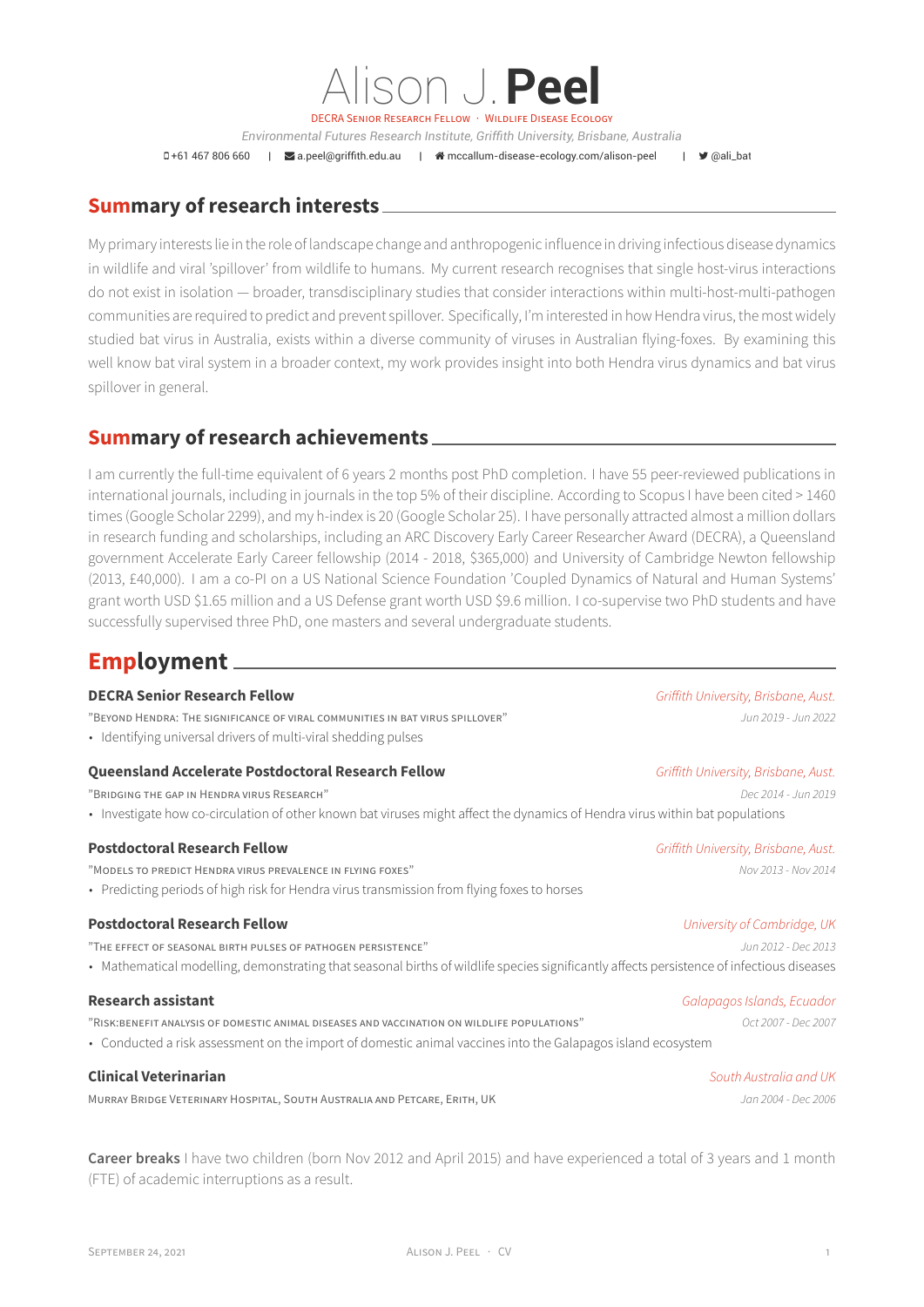# **Education**

| PhD in wildlife disease ecology and population genetics                                                                                                                                             | University of Cambridge, UK                            |  |
|-----------------------------------------------------------------------------------------------------------------------------------------------------------------------------------------------------|--------------------------------------------------------|--|
| "THE EPIDEMIOLOGY OF LAGOS BAT VIRUS AND HENIPAVIRUSES IN STRAW-COLOURED FRUIT BATS (Eidolon helvum),<br>USING POPULATION GENETICS TO INFER CONNECTIVITY"                                           | Mar 2008 - Feb 2012 (conferred 28th Apr)               |  |
| <b>MSc in Wild Animal Health</b>                                                                                                                                                                    | Institute of Zoology, London, UK                       |  |
| "QUALITATIVE RISK ANALYSIS FOR THE IMPORTATION OF LIVE AMPHIBIANS INFECTED WITH (Batrachochytrium<br>dendrobatitidis) (CHYTRIDIOMYCOSIS) INTO GREAT BRITAIN"<br>• Award for highest aggregate marks | Sep 2006 - Aug 2007                                    |  |
| <b>Bachelor of Veterinary Science</b><br>CLINICAL MEDICINE AND SURGERY<br>• First class honours                                                                                                     | University of Sydney, Australia<br>Feb 1998 - Nov 2003 |  |
| <b>Bachelor of Science (Veterinary)</b>                                                                                                                                                             | University of Sydney, Australia                        |  |

"NON-INVASIVE FECAL HORMONE ANALYSIS AND BEHAVIORAL OBSERVATIONS FOR MONITORING STRESS RESPONSES IN CAPTIVE WESTERN LOWLAND GORILLAS (*Gorilla gorilla gorilla*)"

• First class honours,Award for highest aggregate marks

# **Grants & Awards**

## RESEARCH GRANTS

| 2021 | <b>US DARPA PREEMPT</b> , Phase 2: Preventing emergence and spillover of bat pathogens in high-risk                                                                                              | USD \$4.0 million  |
|------|--------------------------------------------------------------------------------------------------------------------------------------------------------------------------------------------------|--------------------|
|      | global hotspots, co-PI, DARPA                                                                                                                                                                    |                    |
| 2021 | Griffith University, PI, Special Research Grants for COVID-19                                                                                                                                    | \$15,843           |
| 2019 | ARC Discovery Early Career Researcher Award (DECRA), Beyond Hendra: The significance of viral<br>communities in bat virus spillover, Australian Research Council                                 | \$422,492          |
| 2019 | Griffith Sciences 2019 International Workshop Award, Community-level approaches to<br>understand and predict parasite co-occurrence patterns, Griffith University                                | \$10,000           |
| 2019 | Griffith Sciences 2019 Equipment Scheme, Self-contained mobile workstation and field<br>laboratory, Griffith University                                                                          | \$39,066           |
| 2018 | <b>US DARPA PREEMPT</b> , Phase 1: Preventing emergence and spillover of bat pathogens in high-risk<br>global hotspots, co-PI, DARPA                                                             | USD \$7.0 million  |
| 2017 | New Researcher Grant, Daily increments of teeth formation in bats: Microscopic mapping of<br>nutritional stress, secrets of longevity and links to viral dynamics, PI, Griffith University       | \$9970             |
| 2017 | <b>Science with Impact Fund</b> , <i>Establishing lab techniques to study how habitat fragmentation drives</i><br>both extinction dynamics and disease dynamics, co-PI, University of Queensland | \$18,810           |
| 2017 | US National Science Foundation 'Coupled Dynamics of Natural and Human systems' Grant,<br>Dynamics of Zoonotic Systems: Human-Bat-Pathogen Interactions, co-PI, US NSF                            | USD \$1.65 million |
| 2014 | QLD Government Accelerate Early Career Fellowship, Bat viral dynamics. Queensland<br>Government                                                                                                  | \$365,000          |
| 2011 | Isaac Newton Trust Research Grant for post-doctoral research, Viral persistence in isolated<br>island systems. Joint application with Prof James Wood and Dr Olivier Restif, U. Cambridge        | £40,000            |
| 2010 | Charles Slater Fund, International field work for my PhD. U. Cambridge                                                                                                                           | £4790              |
| 2010 | Zebra Foundation grant, International field work for my PhD, Zebra Foundation UK                                                                                                                 | £500               |
| 2009 | <b>Charles Slater Fund</b> , International field work for my PhD. U. Cambridge                                                                                                                   | £1950              |
| 2009 | Daisy Balogh Grant, International field work for my PhD. Institute of Zoology, London                                                                                                            | £860               |
| 2008 | Charles Slater Fund, International field work and research equipment for my PhD. U. Cambridge                                                                                                    | £5210              |
| 2008 | Jowett fund, International field work and research equipment for my PhD. U. Cambridge                                                                                                            | £3500              |
| 2007 | Zebra Foundation grant, MSc Research costs, Zebra Foundation UK                                                                                                                                  | £500               |

*Feb 2001 - Dec 2001*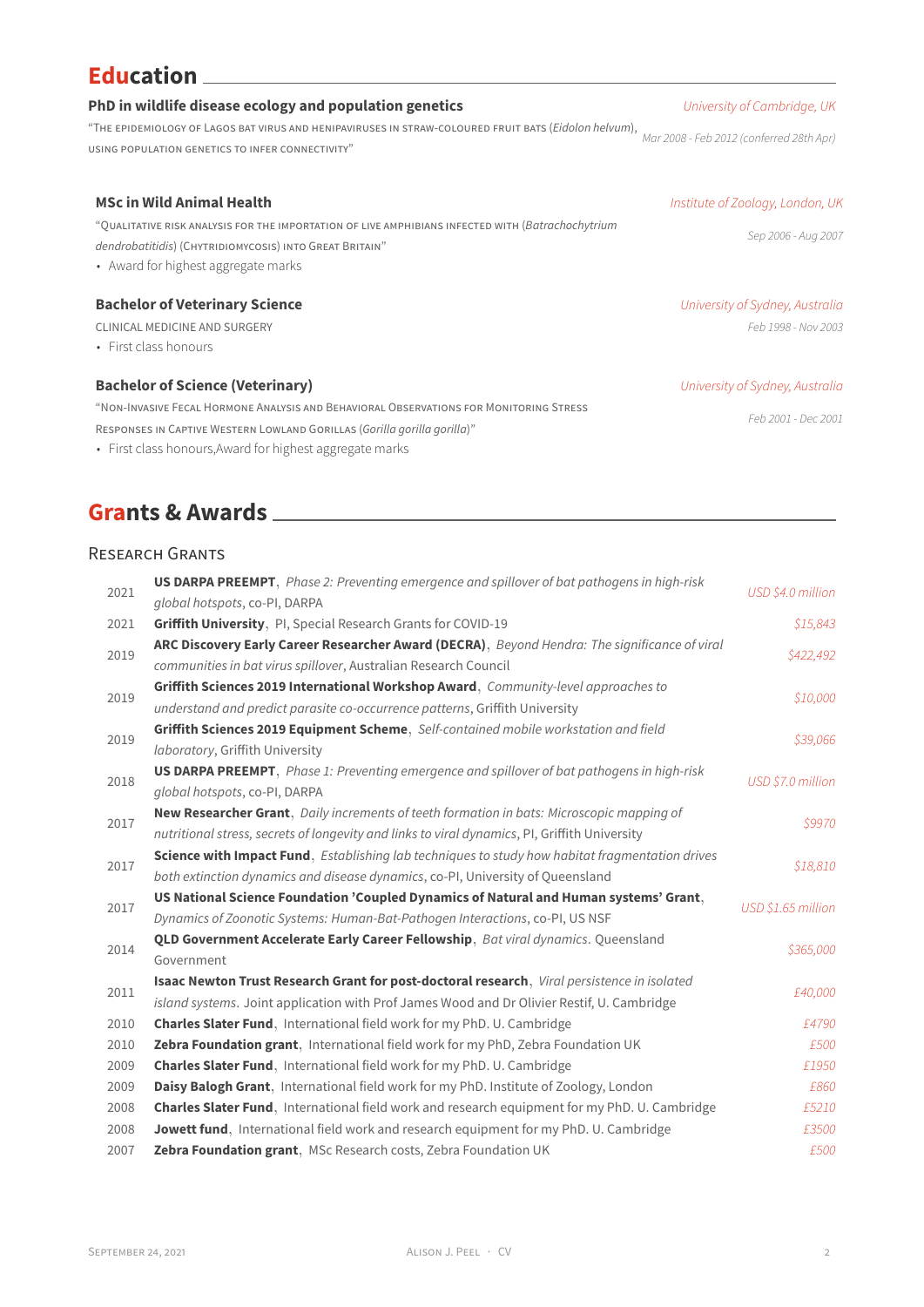## TRAVEL GRANTS

| 2017    | IDEAS (Infectious Disease Evolution Across Scales) Research Exchange, Princeton University     | USD \$2610 |
|---------|------------------------------------------------------------------------------------------------|------------|
| 2011    | <b>Scientific Meetings Travel Grant</b> , Society of General Microbiology                      | £500       |
| 2010    | <b>Student Travel Grant</b> , International Berlin Bat Meeting                                 | €500       |
| 2009    | <b>Scientific Meetings Travel Grant</b> , Society of General Microbiology                      | £320       |
| 2009    | Lane Cox Fund for travel, Wolfson College, Cambridge                                           | £100       |
| Awards  |                                                                                                |            |
| 2019    | Excellence in Health and Safety Initiative/Leadership, Griffith Sciences Pro Vice Chancellor   |            |
|         | <b>Excellence Awards</b>                                                                       |            |
| 2010    | <b>Best Student Presentation</b> , Second International Berlin Bat Meeting                     |            |
| 2010    | <b>Best Student Poster, Second International Berlin Bat Meeting</b>                            |            |
| 2009    | <b>Best Student Presentation.</b> First International Berlin Bat Meeting                       |            |
| 2009    | Wellcome Trust bursary, Wellcome Trust Advanced Course: Molecular Evolution                    | £770       |
| 2007    | MSc Wild Animal Health, Award for highest aggregate marks, Royal Vet. Coll. & Inst. of Zoology |            |
| 2006    | Harriet Beard Scholarship and Eleanor Sophie Wood Scholarship, For international               |            |
|         | postgraduate study, U. Sydney                                                                  | \$20,000   |
| 2003-04 | Rural Veterinary Bonded Scholarship, Australian Government, Quarantine Inspection Service      | \$130,000  |
| 2002    | Best Student Presentation, Australasian Wildlife Disease Association Conference                |            |
| 2001    | H.R Carne Prize and Medal for excellence in BSc(Vet), U. Sydney                                |            |
| 2001    | <b>Best Student Poster</b> , University of Sydney 'Vet Week'                                   |            |

## **Peer-reviewed journal articles**

I have published 55 peer-reviewed publications, with >1460 citations and an h-index of 20 (Scopus).

- 1. Hoegh, A, **Peel, A.J.**, Madden, W., Ruiz Aravena, M., Morris, A., Washburne, A., Plowright, R.K. (2021) Estimating Viral Prevalence with Data Fusion for Adaptive Two-Phase Pooled Sampling. Ecol Evol. doi.org/10.1002/ece3.8107
- 2. Lunn TJ, **Peel AJ**, McCallum H, Eby P, Kessler MK, Plowright RK, Restif O (2021) Spatial dynamics of pathogen transmission in communally roosting species: impacts of changing habitats on bat-virus dynamics. J Anim Ecol. doi.org/10.1111/1365-2656.13566
- 3. Lunn TJ, Eby P, Brooks R, McCallum H, Plowright RK, Kessler MK, **Peel AJ** (2021) Conventional wisdom on roosting behavior of Australian flying\foxes—A critical review, and evaluation using new data. Ecol Evol. doi.org/10.1002/ece3.8079
- 4. Giles JR, **Peel AJ**, Wells K, Plowright RK, McCallum H, Restif O (2021) Optimizing noninvasive sampling of a zoonotic bat virus. Ecol Evol. doi.org/10.1002/ece3.7830
- 5. Cox-Witton K, Baker ML, Edson D, **Peel AJ**, Welbergen JA, Field H (2021) Risk of SARS-CoV-2 transmission from humans to bats – An Australian assessment. One Heal 13:100247. https://doi.org/10.1016/j.onehlt.2021.100247
- 6. Grange ZL, Goldstein T, Johnson CK, Anthony S, Gilardi K, Daszak P, Olival KJ, O'Rourke T, Murray S, Olson SH, Togami E, Vidal G, **Expert Panel**, PREDICT Consortium, Mazet JAK (2021) Ranking the risk of animal-to-human spillover for newly discovered viruses. Proc National Acad Sci 118(15):e2002324118. https://doi.org/10.1073/pnas.2002324118
- 7. Anstey SI, Kasimov V, Jenkins C, Legione A, Devlin J, Amery-Gale J, Gilkerson J, Hair S, Perkins N, **Peel AJ**, Borel N, Pannekoek Y, Chaber A-L, Woolford L, Timms P, Jelocnik M (2021) Chlamydia Psittaci ST24: Clonal Strains of One Health Importance Dominate in Australian Horse, Bird and Human Infections. Pathogens 10(8):1015. doi.org/10.3390/pathogens10081015
- 8. **Peel, A. J**., Field, H., Ruiz-Aravena, M., Edson, D., McCallum, H., Plowright, R. K., and Prada, D. (2020). Coronaviruses and Australian bats: A review in the midst of a pandemic. *Australian Journal of Zoology.* doi.org/10.1071/ZO20046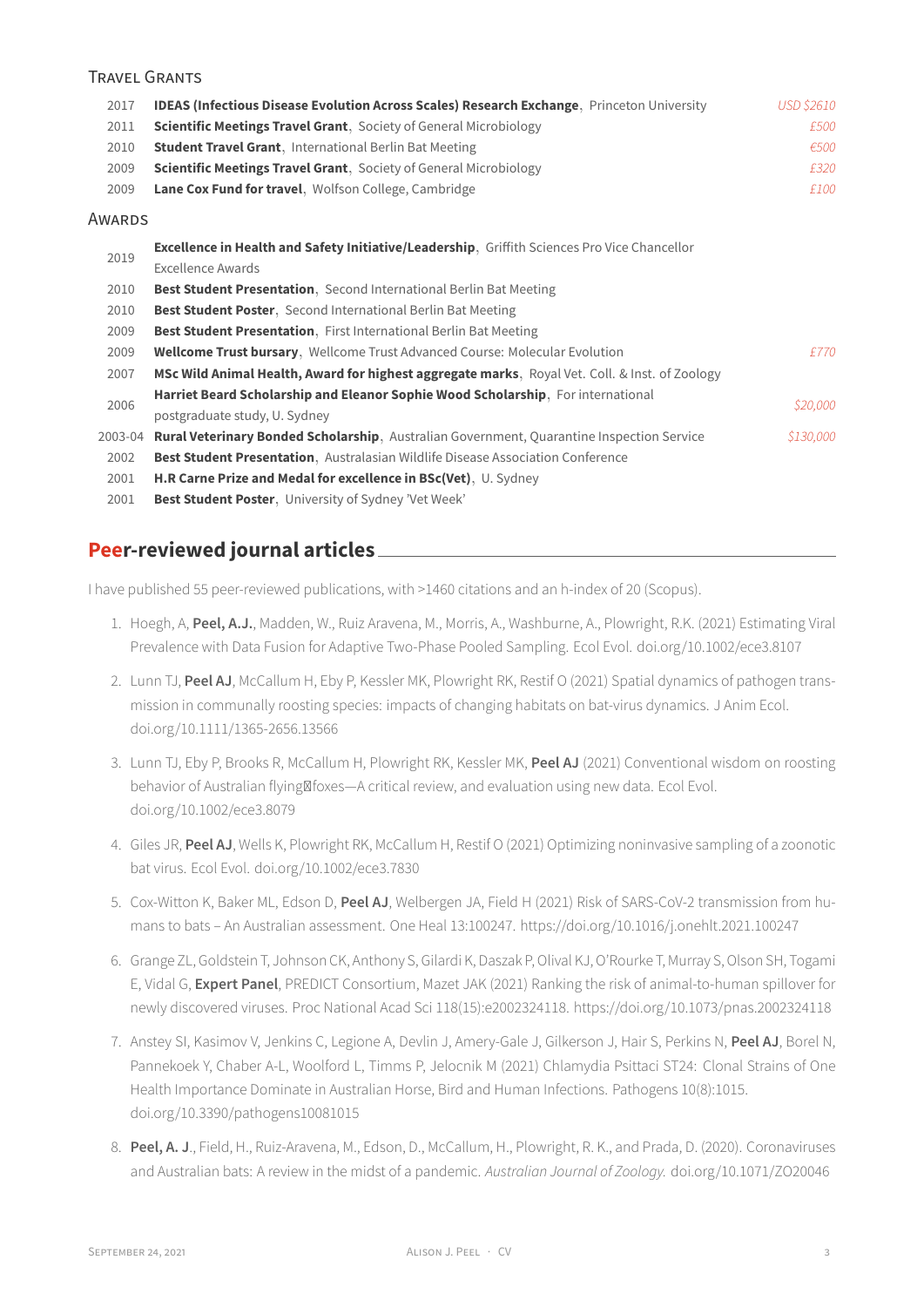- 9. Olival, K., Cryan, P., Amman, B., Baric, R., Blehert, D., Brook, C., Calisher, C., Castle, K., Coleman, J., Daszak, P., Epstein, J., Field, H., Frick, W., Gilbert, A., Hayman, D., Ip, H., Karesh, W., Johnson, C., Kading, R., Kingston, T., Lorch, J., Mendenhall, I., **Peel, A**., Phelps, K., Plowright, R., Reeder, D., Reichard, J., Sleeman, J., Streicker, D., Towner, J., Wang, a. (2020). Possibility for reverse zoonotic transmission of SARS-CoV-2 to free-ranging wildlife: a case study of bats. *PLOS Pathogens.* 16(9): e1008758. https://doi.org/10.1371/journal.ppat.1008758.
- 10. Hopkins SR, Sokolow SH, Buck JC, Leo GAD, Jones IJ, Kwong LH, LeBoa C, Lund AJ, MacDonald AJ, Nova N, Olson SH, **Peel AJ**, Wood CL, Lafferty KD (2020) How to identify win–win interventions that benefit human health and conservation. Nat Sustain :1–7. https://doi.org/10.1038/s41893-020-00640-z
- 11. Rocha, R., Aziz, S., Brook, C., Carvalho, W., CooperBohannon, R., Frick, W., Huang, J., Kingston, T., LópezBaucells, A., Maas, B., Mathews, F., Medellin, R., Olival, K., **Peel, A.**, Plowright, R., Razgour, O., Rebelo, H., Rodrigues, L., Rossiter, S., Russo, D., Straka, T., Teeling, E., Treuer, T., Voigt, C., Webala, P. (2020). Bat conservation and zoonotic disease risk: a research agenda to prevent misguided persecution in the aftermath of COVID–19 *Animal Conservation* https://dx.doi.org/10.1111/acv.12636
- 12. Williamson, K., Wheeler, S., Kerr, J., Bennett, J., Freeman, P., Kohlhagen, J., **Peel, A.**, Eby, P., Merritt, T., Housen, T., Dalton, C., Durrheim, D., team, B., Chirio, L., Dale, A., Jones, D., Silas, K. (2020). Hendra in the Hunter Valley *One Health* 10, 100162.
- 13. Skinner, E., Murphy, A., Jansen, C., Shivas, M., McCallum, H., Onn, M., Reid, S., and **Peel, A.** (2020). Associations Between Ross River Virus Infection in Humans and Vector-Vertebrate Community Ecology in Brisbane, Australia *Vector-Borne and Zoonotic Diseases* https://dx.doi.org/10.1089/vbz.2019.2585
- 14. Skinner, E., Rudd, P., **Peel, A.**, McCallum, H., Reid, S., Herrero, L. (2020). Species Traits and Hotspots Associated with Ross River Virus Infection in Nonhuman Vertebrates in South East Queensland *Vector-Borne and Zoonotic Diseases* https://dx.doi.org/10.1089/vbz.2020.2648
- 15. **Peel, A.J.**, Wells, K., Giles, J., Boyd, V., Burroughs, A., Edson, D., Crameri, G., Baker, M. L., Field, H., Wang, L-F., Mc-Callum, H., Plowright, R. K., and Clark, N. (2019) Synchronous shedding of multiple bat paramyxoviruses coincides with peak periods of Hendra virus spillover. *Emerging Microbes and Infections* 8:1, 1314-1323
- 16. Sokolow, S.H., Nova, N., Pepin, K.M., **Peel, A.J.**, Pulliam, J.R.C., Manlove, K., Cross, P.C., Becker, D.J., Plowright, R.K., McCallum, H., De Leo, G.A. (2019) Ecological interventions to prevent and manage zoonotic pathogen spillover. *Philosophical Transactions of the Royal Society B - Biological Sciences.* 374: 20180342.
- 17. Lunn, T.J., Restif, O., **Peel, A.J.**, Munster, V.J., de Wit, E., Sokolow, S., van Doremalen, N., Hudson, P., McCallum, H. (2019) Dose –response and transmission: the nexus between reservoir hosts, environment and recipient hosts. *Philosophical Transactions of the Royal Society B - Biological Sciences*. 374: 20190016
- 18. Glennon, E.E., Becker, D.J., **Peel, A.J.**, Garnier, R., Suu-Ire R.D., Gibson, L., Hayman, D.T.S., Wood, J.L.N., Cunningham, A.A., Plowright, R.K., and Restif, O. (2019) What is stirring in the reservoir? Modelling mechanisms of henipavirus circulation in fruit bat hosts. *Philosophical Transactions of the Royal Society B - Biological Sciences.* 374: 20190021
- 19. Edson, D., Peel, A.J., Huth, L., Mayer, D.G., Vidgen, M.E., McMichael, L., Broos, A., Melville, D., Kristoffersen, J., de Jong, C. and McLaughlin, A., 2019. Time of year, age class and body condition predict Hendra virus infection in Australian black flying foxes (*Pteropus alecto*). *Epidemiology and Infection*, 147.
- 20. Brook, C.E., Ranaivoson, H.C., Broder, C.C., Cunningham, A.A., Héraud, J.M., **Peel, A.J.**, Gibson, L., Wood, J.L., Metcalf, C.J. & Dobson, A.P., 2019. Disentangling serology to elucidate henipa<sup>M</sup> and filovirus transmission in Madagascar fruit bats. *Journal of Animal Ecology.* https://doi.org/10.1111/1365-2656.12985
- 21. Stephenson, E. B., Murphy, A. K., Jansen, C. C., **Peel, A. J.**, & McCallum, H. (2019). Interpreting mosquito feeding patterns in Australia through an ecological lens: an analysis of blood meal studies. *Parasites & vectors*, 12(1), 156.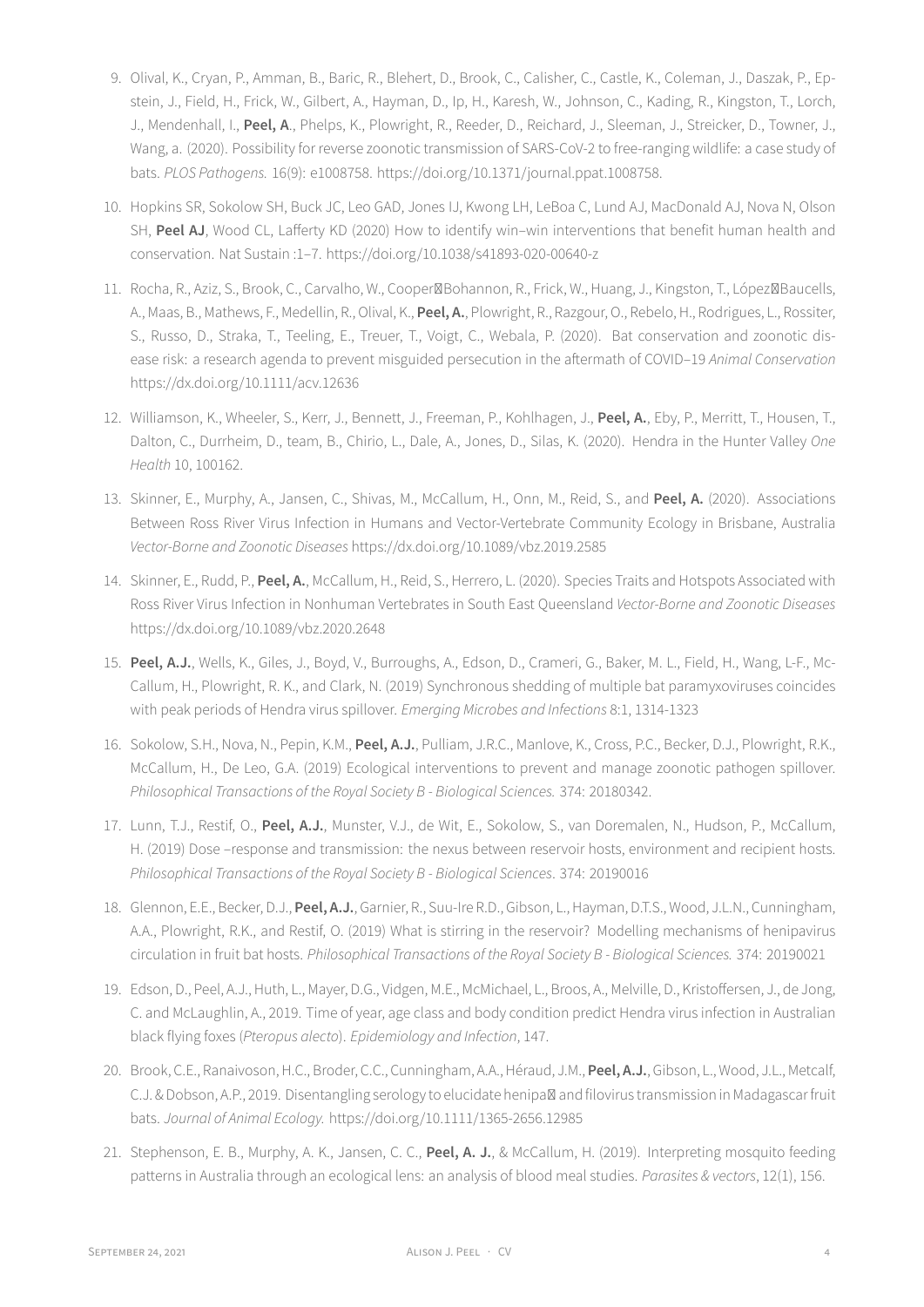- 22. Martin, L.B., Addison, B., Bean, A.G., Buchanan, K.L., Crino, O.L., Eastwood, J.R., Flies, A.S., Hamede, R., Hill, G.E., Klaassen, M. Koch, R.E., Martens, J.M., Napolitano, C., Narayan, E.J., Peacock, L., **Peel, A.J.**, Peters, A., Raven, N., Risely, A., Roast, M.J., Rollins, L.A., Ruiz-Aravena, M., Selechnik, D., Stokes, H.S., Ujvari, B. and Grogan, L.F. (2019). Extreme Competence: Keystone Hosts of Infections. *Trends in Ecology & Evolution*. 34(4):303-314
- 23. Fitak, R.R., Antonides, J.D., Baitchman, E.J., Bonaccorso, E., Braun, J., Kubiski, S., Chiu, E., Fagre, A.C., Gagne, R.B., Lee, J.S., Malmberg, J.L., Stenglein, M.D., Dusek, R.J., Forgacs, D., Fountain-Jones, N.M., Gilbertson, M.L.J., Worsley-Tonks, K.E.L., Funk, C., Trumbo, D.R., Ghersi, B.M., Grimaldi, W., Heisel, S.E., Jardine, C.M., Kamath, P.L., Karmacharya, D., Kozakiewicz, C.P., Kraberger, S., Loisel, D.A., McDonald, C., Miller, S., O'Rourke, D., Ott-Conn, C.N., Páez-Vacas, M., **Peel, A.J.**, Turner, W.C., VanAcker, M.C., VandeWoude, S. & Pecon-Slattery, J. (2019) The Expectations and Challenges of Wildlife Disease Research in the Era of Genomics: Forecasting with a Horizon Scan-like Exercise. *Journal of Heredity*, esz001, https://doi.org/10.1093/jhered/esz001
- 24. Kessler, M. K., Becker, D. J., **Peel, A. J.**, Justice, N. V., Lunn, T., Crowley, D. E., Jones, D.N., Eby, P., Sánchez, C.A., Plowright, R.K.(2018). Changing resource landscapes and spillover of henipaviruses. *Annals ofthe New York Academy of Sciences*, 112, 91.
- 25. Stephenson, E. B., **Peel, A. J.**, Reid, S. A., Jansen, C. C., & McCallum, H. (2018). The non-human reservoirs of Ross River virus: a systematic review of the evidence. *Parasites & Vectors*, 11(1), 188.
- 26. Grogan, L. F., **Peel, A. J.**, Kerlin, D., Ellis, W., Jones, D., Hero, J.-M., McCallum, H. (2018) Is disease a major causal factor in declines? An evidence framework and case study on koala chlamydiosis. *Biological Conservation* 221:334-344.
- 27. **Peel, A. J.**, Baker, K. S., Hayman, D. T. S., Broder, C. C., Cunningham, A. A., Fooks, A. R., Garnier, R., Wood, J. L. N., and Restif, O. (2018). Support for viral persistence in bats from age-specific serology and models of maternal immunity. *Scientific Reports*, 8(1), e0004796.
- 28. Giles, J.R., Eby, P.,Parry, H., **Peel, A.J.**, Plowright, R.K.,Westcott, D.A. & McCallum, H. (2018) Environmental drivers of spatiotemporal foraging intensity in fruit bats and implications for Hendra virus ecology. *Scientific Report*s, 8: 9555
- 29. Glennon, E. E., Restif, O., Sbarbaro, S. R., Garnier, R., Cunningham, A. A., Suu-Ire, R. D., Osei-Amponsah R, Wood, J. L. N. and **Peel, A. J.** (2018). Domesticated animals as hosts of henipaviruses and filoviruses: A systematic review. *The Veterinary Journa*l, 233, 25–34.
- 30. Paez, D.J., Giles, J., McCallum, H., Field, H.E., Jordan, D., **Peel, A.J.** & Plowright, R.K. (2017) Conditions affecting the timing and magnitude of Hendra virus shedding across pteropodid bat populations in Australia. *Epidemiology and Infection*, 57, 1–11.
- 31. Hardy, M.C., Desselle, M.R., and the **Catch a Rising Star Consortium**. (2017) Engaging rural Australian communities in National Science Week helps increase visibility for women researchers. Royal Society Open Science, 4, 170548.
- 32. Jeong, J., C. S. Smith, **A. J. Peel**, R. K. Plowright, D. H. Kerlin, J. McBroom, H. McCallum. Persistent infections support maintenance of a coronavirus in a population of Australian bats (*Myotis macropus*). *Epidemiology and Infection*, 1-9. (2017)
- 33. **Peel, A. J.**, J. L. N. Wood, K. S. Baker, A. C. Breed, A. de Carvalho, A. Fernández-Loras, H. S. Gabrieli, G. Gembu, V. A. Kakengi, P. M. Kaliba, R. M. Kityo, T. Lembo, F. Esono Mba, D. Ramos, I. Rodriguez-Prieto, R. Suu-Ire, A. A. Cunningham, D. T. S. Hayman. How does Africa's most hunted bat vary across the continent? Population traits of the strawcoloured fruit bat (*Eidolon helvum*) and its interactions with humans. *Acta Chiropterologica* 19(1): 77–92. (2017)
- 34. **Peel, A. J.**, K. S. Baker, D. T. S. Hayman, R. Suu-Ire, A. C. Breed, G.-C. Gembu, T. Lembo, A. Fernández Loras, D. R. Sargan, A. R. Fooks, A. A. Cunningham, and J. L. N. Wood. Bat trait, genetic and pathogen data from large-scale investigations of African fruit bats, *Eidolon helvum*. *Scientific Data* 3: 160049 (2016)
- 35. Giles, J. R., R. K. Plowright, P. Eby, **A. J. Peel**, and H. McCallum. Models of Eucalypt phenology predict bat population flux. *Ecology and Evolution*. 6(20): 7230–7245. (2016)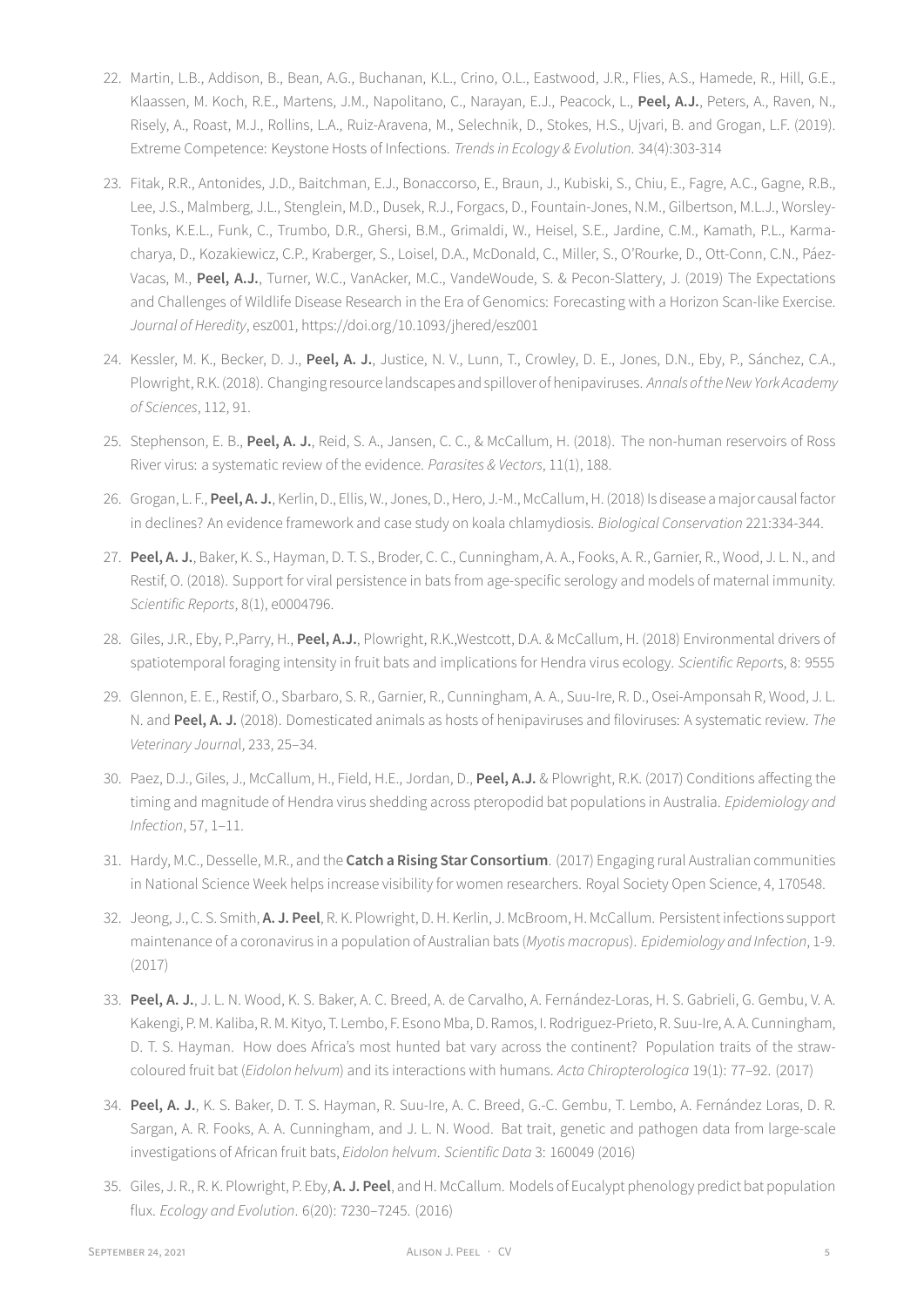- 36. Plowright R.K., **A. J. Peel**, D.G. Streicker, A.T. Gilbert, H. McCallum, J.L.N. Wood, M.L. Baker, O. Restif. Transmission or Within-Host Dynamics Driving Pulses of Zoonotic Viruses in Reservoir–Host Populations. *PLoS Neglected Tropical Diseases* 10(8): e0004796. (2016)
- 37. Hayman, D. T. S., and **A. J. Peel**. Can survival analyses detect hunting pressure in a highly connected species? Lessons from straw-coloured fruit bats. *Biological Conservation* 200: 131–139. (2016)
- 38. **Peel, A. J.**, J. R. C. Pulliam, A. D. Luis, R. K. Plowright, T. J. O'Shea, D. T. S. Hayman, J. L. N. Wood, C. T. Webb, and O. Restif. The effect of seasonal birth pulses on pathogen persistence in wild mammal populations. *Proceedings of the Royal Society B* 281, 20132962 (2014).
- 39. Chowdhury, S., S.U. Khan, G. Crameri, J. H. Epstein, C. C. Broder, A. Islam, **A. J. Peel**, J. Barr, P. Daszak, L. F. Wang, and S. P. Luby. Serological Evidence of Henipavirus Exposure in Cattle, Goats and Pigs in Bangladesh. *PLoS Neglected Tropical Diseases* 8, e3302 (2014).
- 40. Shi, J. J., L. M. Chan, **A. J. Peel**, R. Lai, A. D. Yoder, and S. M. Goodman. Deep divergence between sister species of *Eidolon* (Family Pteropodidae) despite evidence for widespread intraspecific panmixia. *Acta Chiropterologica* 16, 279-292 (2014)
- 41. O'Shea, T. J., P. M. Cryan, A. A. Cunningham, A. R. Fooks, D. T. S. Hayman, A. D. Luis, **A. J. Peel**, R. K. Plowright, and J. L. N. Wood. Bat Flight and Zoonotic Viruses. *Emerging Infectious Diseases* 20, 741–745 (2014).
- 42. Horton, D. L., A. Banyard, D. A. Marston, E. Wise, D. Selden, A. Nunez, D. Hicks, T. Lembo, S. Cleaveland, **A. J. Peel**, I. V. Kuzmin, C. E. Rupprecht, and A. R. Fooks. Antigenic and genetic characterisation of a divergent African virus, Ikoma lyssavirus. *Journal of General Virology* (2014).
- 43. Gilbert, A. T., A. R. Fooks, D. T. S. Hayman, D. L. Horton, T. Müller, R. K. Plowright, **A. J. Peel**, R. A. Bowen, J. L. N. Wood, J. Mills, A. A. Cunningham, and C. E. Rupprecht. Deciphering Serology to Understand the Ecology of Infectious Diseases in Wildlife. *Ecohealth* 10, 1–16 (2013).
- 44. **Peel, A. J.**, D. R. Sargan, K. S. Baker, D. T. S. Hayman, J. A. Barr, G. Crameri, R. Suu-Ire, C. C. Broder, T. Lembo, L.-F. Wang, A. R. Fooks, S. J. Rossiter, J. L. N. Wood, and A. A. Cunningham. Continent-wide panmixia of an African fruit bat facilitates transmission of potentially zoonotic viruses. *Nature Communications* 4, 2770 (2013).
- 45. Baker, K. S., S. Todd, G. A. Marsh, G. Crameri, J. Barr, A. O. Kamins, **A. J. Peel**, M. Yu, D. T. S. Hayman, B. Nadjm, G. Mtove, B. Amos, H. Reyburn, A. K. Nyarko, R. Suu-Ire, P. R. Murcia, A. A. Cunningham, J. L. N. Wood, and L.-F. Wang. Novel, Potentially Zoonotic Paramyxoviruses from the African Straw-Colored Fruit Bat *Eidolon helvum*. *Journal of Virology* 87, 1348–1358 (2013).
- 46. **Peel, A. J.**, T. J. McKinley, K. S. Baker, J. A. Barr, G. Crameri, D. T. S. Hayman, Y.-R. Feng, C. C. Broder, L.-F. Wang, A. A. Cunningham, and J. L. N. Wood. Use of cross-reactive serological assays for detecting novel pathogens in wildlife: assessing an appropriate cutoff for henipavirus assays in African bats. *Journal of Virological Methods* 193, 295–303 (2013).
- 47. Hayman, D. T. S., R. A. Bowen, P. M. Cryan, G. F. McCracken, T. J. O'Shea, **A. J. Peel,** A. Gilbert, C. T. Webb, and J. L. N. Wood. 2013. Ecology of Zoonotic Infectious Diseases in Bats: Current Knowledge and Future Directions. *Zoonoses Public Health* 60, 2–21 (2013).
- 48. Wood, J. L. N., M. Leach, L. Waldman, H. MacGregor, A. R. Fooks, K. E. Jones, O. Restif, D. Dechmann, D. T. S. Hayman, K. S. Baker, **A. J. Peel**, A. O. Kamins, J. Fahr, Y. Ntiamoa-Baidu, R. Suu-Ire, R. F. Breiman, J. H. Epstein, H. E. Field, and A. A. Cunningham. A framework for the study of zoonotic disease emergence and its drivers: spillover of bat pathogens as a case study. Philosophical *Transactions of the Royal Society B* 367, 2881–2892 (2012).
- 49. **Peel, A. J.**, M. Hartley and A. A. Cunningham. Qualitative risk analysis of introducing Batrachochytrium dendrobatidis to the UK through the importation of live amphibians. *Diseases of Aquatic Organisms* 98, 95–112 (2012).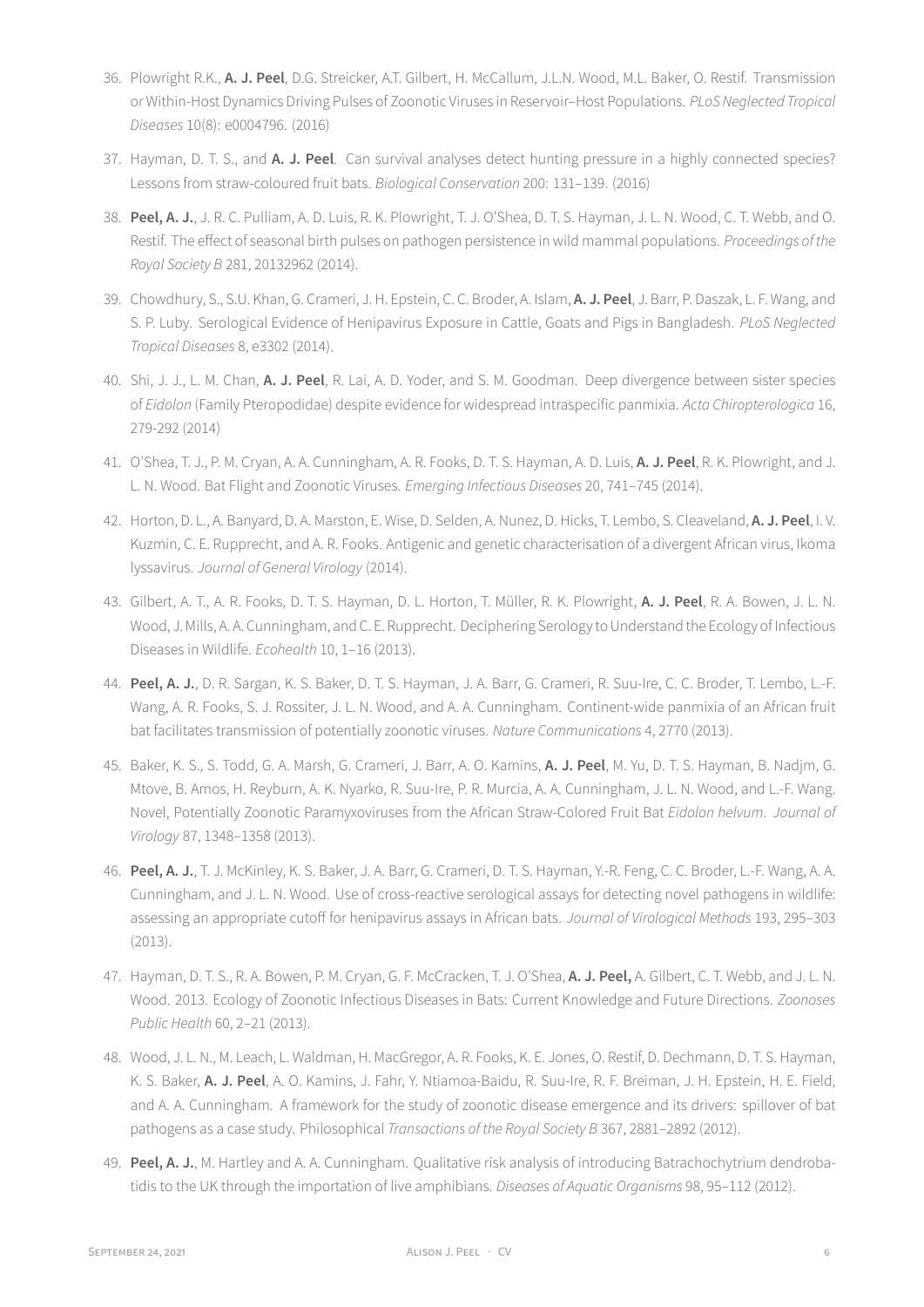- 50. Billeter, S. A., D. T. S. Hayman, **A. J. Peel**, K. Baker, J. L. N. Wood, A. A. Cunningham, R. Suu-Ire, K. Dittmar and M.Y. Kosoy. Bartonella species in bat flies (Diptera: Nycteribiidae) from western Africa. *Parasitology* 139, 324–329 (2012).
- 51. Ossa, G., S. Kramer-Schadt, **A. J. Peel**, A. K. Scharf and C. C. Voigt. The movement ecology of the straw-colored fruit bat, *Eidolon helvum*, in sub-Saharan Africa assessed by stable isotope ratios. *PLoS ONE* 7, e45729 (2012).
- 52. **Peel, A. J.**, K. S. Baker, G. Crameri, J. A. Barr, D. T. S. Hayman, E. Wright, C. C. Broder, A. Fernández Loras, A. R. Fooks, L.-F. Wang, A. A. Cunningham, and J. L. N. Wood. Henipavirus neutralising antibodies in an isolated island population of African fruit bats. *PLoS ONE* 7, e30346 (2012).
- 53. **Peel, A. J.**, S. J. Rossiter, J. L. N. Wood, A. A. Cunningham and D. R. Sargan. Characterization of microsatellite loci in the straw-colored fruit bat, *Eidolon helvum* (Pteropodidae). *Conservation of Genetic Resources* 2, 279–282 (2010).
- 54. **Peel, A. J.**, T. Bouts, E. Flach, S. Rivers and A. Routh. Pituitary pars intermedia dysfunction(Equine Cushing's disease) in an onager (*Equus hemionus onager*). *Journal of Zoo and Wildlife Medicine* 40, 773–780 (2009).
- 55. **Peel, A. J.**, L. Vogelnest, M. Finnigan, L. Grossfeldt, and J. K. O'Brien. Non-invasive fecal hormone analysis and behavioral observations for monitoring stress responses in captive Western lowland gorillas (*Gorilla gorilla gorilla*). *Zoo Biology* 24, 431–445 (2005).

## **Peer-reviewed letters**

- 1. Eby, P., Plowright, R., McCallum, H., **Peel, A.** (2020). Conditions predict heightened Hendra virus spillover risk in horses this winter: actions now can change outcomes *Australian Veterinary Journal* 98(6), 270-271.
- 2. **Peel, A. J.**, Eby, P., Kessler, M., Lunn, T., Breed, A. C., & Plowright, R. K. (2017). Hendra virus spillover risk in horses: heightened vigilance and precautions being urged this winter. *Australian Veterinary Journal*, 95(7), N20–N21.
- 3. **Peel, A. J.**, H. E. Field, P. A. Reid, R. K. Plowright, C. C. Broder, L. F. Skerratt, D. T. S. Hayman, O. Restif, M. Taylor, G. Martin, G. Crameri, I. Smith, M. Baker, G. A. Marsh, J. A. Barr, A. C. Breed, J. L. N. Wood, N. Dhand, J.-A. Toribio, A. A. Cunningham, I. Fulton, W. L. Bryden, C. Secombe, and L.-F. Wang. The equine Hendra virus vaccine remains a highly effective preventative measure against infection in horses and humans. A response to Zahoor and Mudie. *Infection Ecology and Epidemiology* 6: 31658 (2016)

### **Other**

1. Lentini, P., **Peel, A.**, Field, H., Welbergen, J. (2020). No, Aussie bats won't give you COVID-19. We rely on them more than you think. *The Conversation*. theconversation.com/no-aussie-bats-wont-give-you-covid-19-we-rely-on-themmore-than-you-think-137168

## **Teaching and Research supervision**

## **TEACHING**

| 2016-2021 Guest Lecturer, Animal Diversity (2251ENV)                                          | Griffith U.        |
|-----------------------------------------------------------------------------------------------|--------------------|
| 2016-2021 Guest Lecturer, Emerging topics in Conservation (3308ENV)                           | Griffith U.        |
| 2018-2020 Lecturer, Quantitative Ecology (3241ENV), Emerging Topics in Conservation (3308ENV) | Griffith U.        |
| <b>Guest Lecturer.</b> BSc (Hons) Animal Science and Management<br>2010                       | Royal Agric. Coll. |
| <b>Problem-based learning facilitator.</b> MSc in Wild Animal Health<br>2010                  | Inst. Zool. London |

## PHD